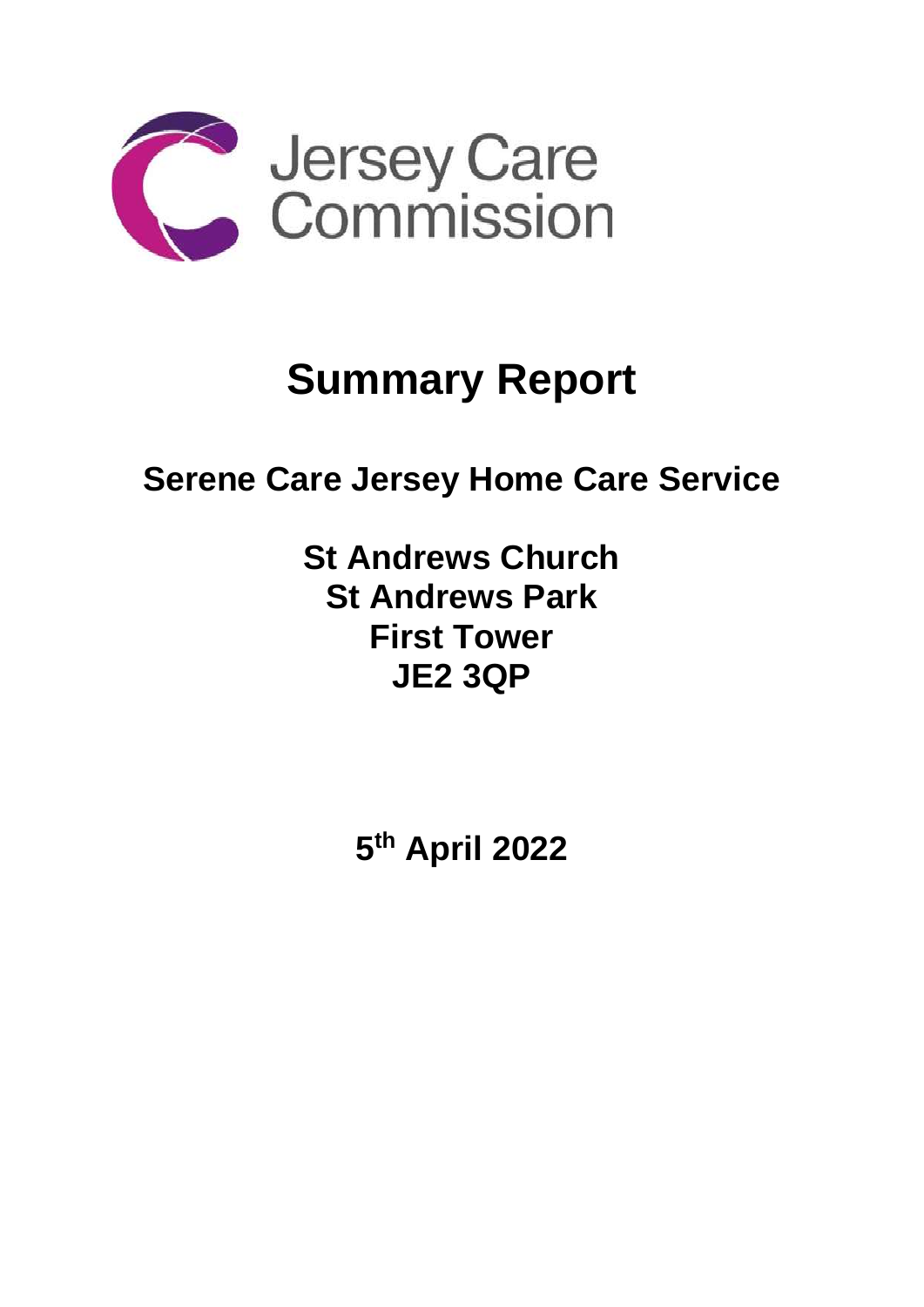#### **SUMMARY OF INSPECTION FINDINGS**

The following is a summary of what we found during this inspection. Further information about our findings is contained in the main body of this report.

It was noted at the time of the inspection that there was a heavy reliance on the Registered Manager to oversee all operational matters, with limited delegation of duties to any deputies. This is identified as one area for improvement alongside the need for a further review of training and development plans for staff. These measures should serve to promote clearer lines of accountability and defined roles that may operate at any time in the absence of the Registered Manager.

It was recorded on the day of the inspection that a total of 10 care receivers were receiving support, according to the care records, with a variety of care provided including personal support and personal care.

It was noted that there was an intensive level of care and monitoring being delivered for one care receiver who requires very specific and skilled interventions. There was good evidence of best practice approaches being applied, with care receivers being directly involved in the planning of their own care.

Reference was made to the four areas of improvement recorded in the last inspection report and the response as provided at that time. These were all further reviewed at the commencement of this inspection, and it was noted that all of the improvements had been addressed. This included well documented supervision records, auditable process being in place for missed visits and notifications of the same now clearly in place, independent quality assurance monthly reports being retained on file and comprehensive contracts in place for all care receivers now retained on file.

Supporting evidence included sight of care records, a wide range of policy and procedures, the training log of staff including plans for enhanced training and accreditation alongside face-to-face training to supplement online modules.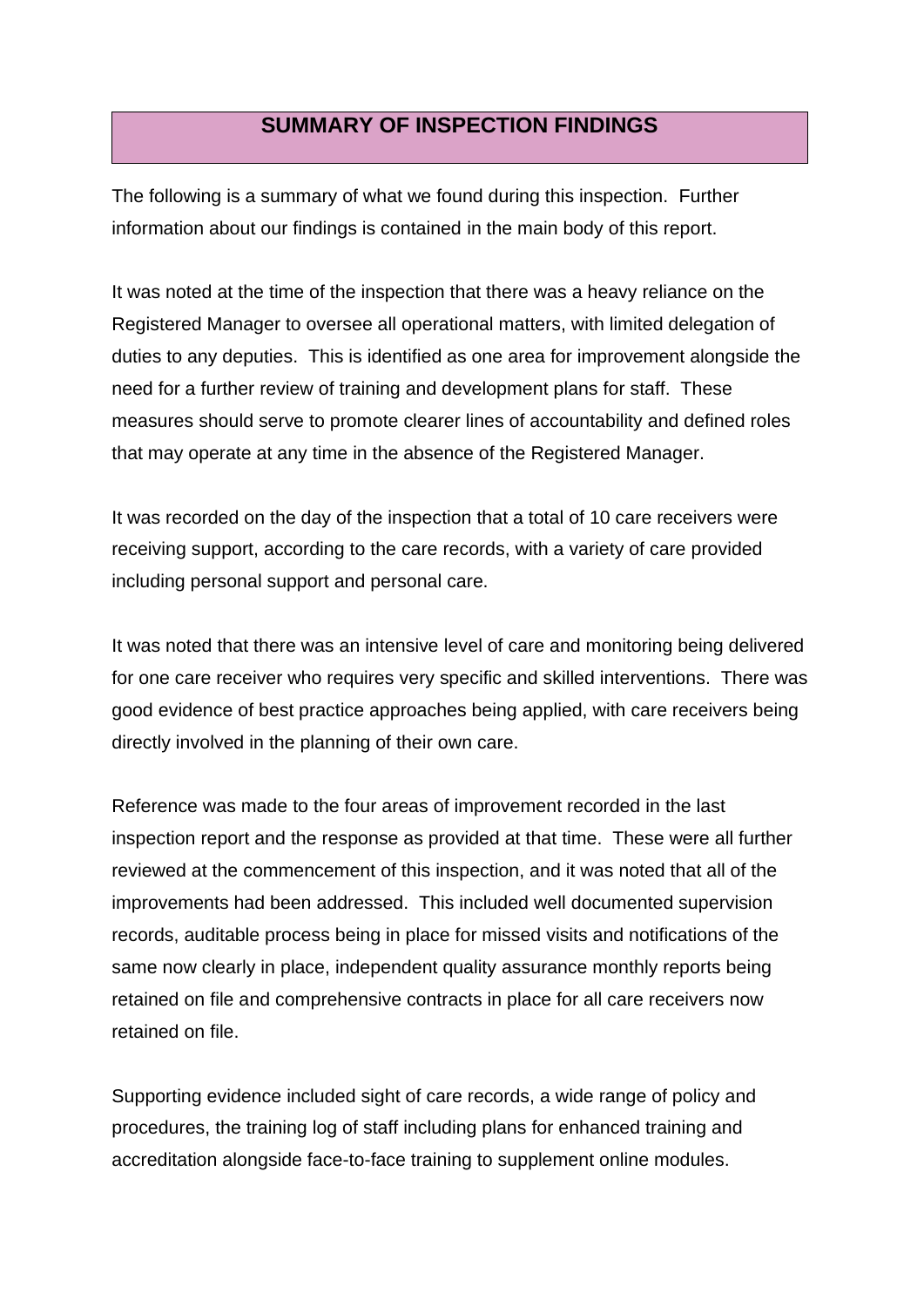Positive feedback from care receivers or their relatives who were contacted for their views about the service was recorded and was also reinforced by some feedback provided by independent healthcare professionals.

#### **IMPROVEMENT PLAN**

There were two areas for improvement identified during this inspection. The table below is the registered Provider's response to the inspection findings.

| <b>Area for Improvement 1</b> | A training needs analysis for the staff group is to be<br>undertaken to ensure that adequate competency and                                           |
|-------------------------------|-------------------------------------------------------------------------------------------------------------------------------------------------------|
| <b>Ref: Standard 8.2</b>      | qualifications are in place (or will be obtained), to<br>enable delegation of duties in the absence of the                                            |
| To be completed by:           | Registered Manager if or when required                                                                                                                |
| within two months             | <b>Response by registered provider:</b>                                                                                                               |
|                               | Training analysis undertaken. All staff currently                                                                                                     |
|                               | in place are equipped with adequate competency<br>and qualifications. New staff are assessed during<br>their onboarding process.                      |
|                               | Delegation of duties in the absence of Registered<br>Manager have been considered in view of the<br>above training analysis. The long term goals/plan |
|                               | for Serene Care Jersey have been taken into<br>consideration in relation to the present skillset of                                                   |
|                               | staff. This information is now able to be                                                                                                             |
|                               | integrated as Serene Care work towards a more                                                                                                         |
|                               | sustainable mode of delegation.                                                                                                                       |

| Area for Improvement 2   | There will be clear lines of accountability with roles<br>and functions clearly set out and followed by                                                              |
|--------------------------|----------------------------------------------------------------------------------------------------------------------------------------------------------------------|
| <b>Ref: Standard 9.3</b> | identified person (s) as part of workforce strategy.<br>This will ensure that structure, function, roles and                                                         |
| To be completed by:      | responsibilities are clearly defined for anyone                                                                                                                      |
| within two months        | deputising in the absence of Registered Manager.                                                                                                                     |
|                          | <b>Response by registered provider:</b>                                                                                                                              |
|                          | Roles and responsibilities of staff members and<br>Registered Manager are currently clear in terms<br>of lines of accountability in the form of job<br>descriptions. |